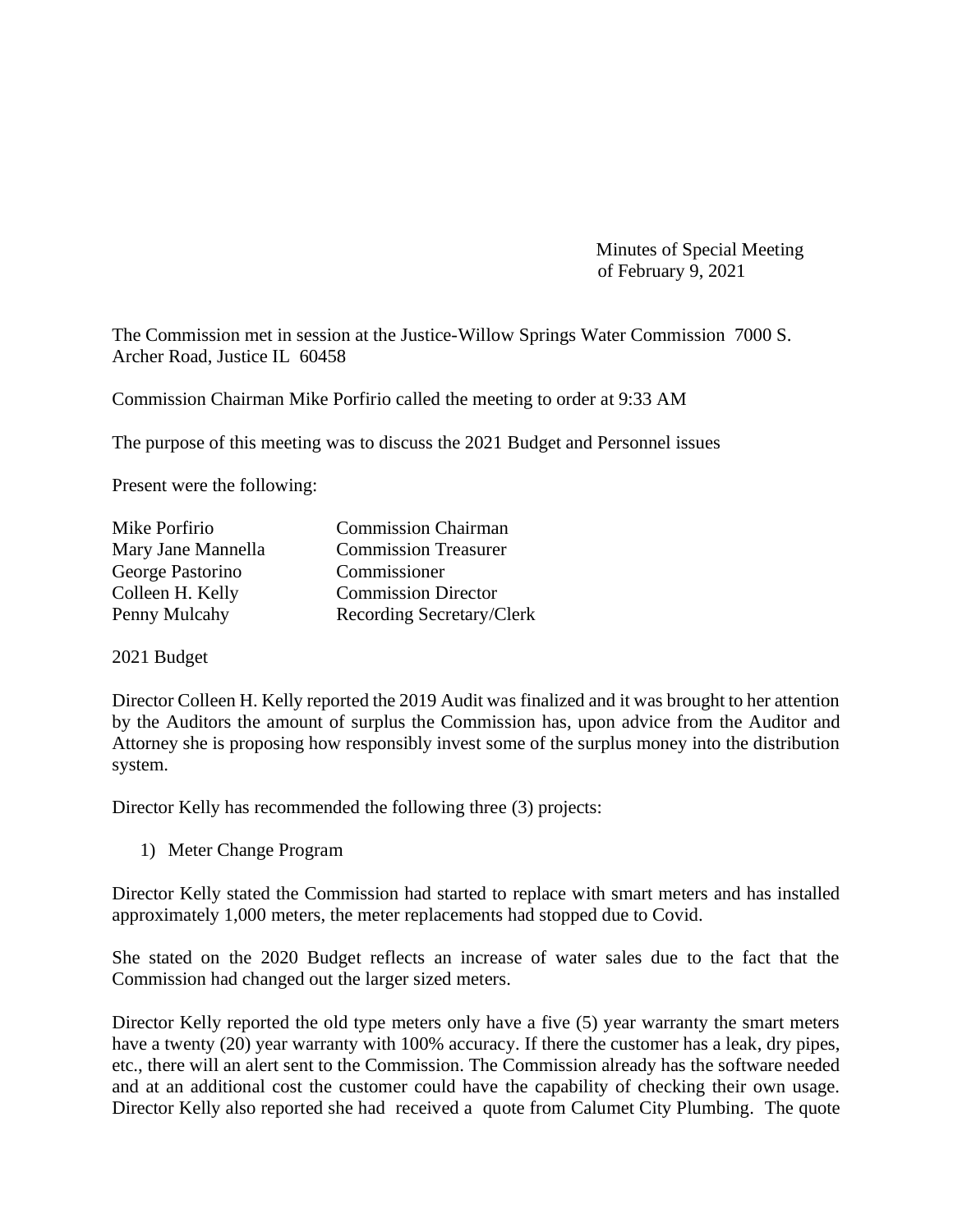was for \$1.6 million, this includes notifying the customers, installation and the responsibility if any damage was caused by the installation of the meters.

Further discussion was held on the benefits of this program both to the Commission and to the customers and the procedures Calumet City Plumbing will follow in each Village once the appointments are made.

Director Kelly had contacted the Commission Attorney to ask if this needed to go out for bid, the Attorney's response was since it was not an improvement but a maintenance the Commission would not have to go out for bids. The Commission is currently experiencing an approximate 8% revenue loss. after the meters are changed the anticipated revenue to the Commission would be approximately \$500,000.00 a year.

2) Painting of the High Tank

Director Kelly reported she had found previous quotes for painting of the high tank and the quotes were for \$1 million. She had received a quote from KLM Engineering from \$600,000.00 to \$800,000.00. They will handle all the bids and specs for the high tank painting. KLM will work hand in hand with the Commission and will work with the Forest Preserve.

3) Sandblasting and Painting of Fire Hydrants

Director Kelly reported there was a Municipal bulk bid for sandblasting and painting hydrants, the Commission was not included. She did research and was able to contact the company that gave the bulk bid and was able to get the Commission in on the program, the cost would be \$80,000.00 to sandblast and paint 900 hydrants.

Director Kelly reported these were the projects she recommends get done with the surplus with the total cost being \$2.6 million. The surplus would still be substantial at \$4.6 million.

Director Kelly will check with the Attorney as to the legality of not getting bids for the meter replacement, hydrant painting projects and the scrap policy.

Personnel Issues – Closed Session

## CLOSED SESSION

A Closed Session, as permitted by 5 ILCS 120/2, will be held to discuss and consider the appointment, compensation, discipline, performance, or dismissal of specific employees of and / or to the Commission.

Motion by: Porfirio that the Commission suspends the regular meeting and enters into a closed session to discuss and consider the appointment, compensation, discipline, performance or dismissal of specific employees of and / or to the Commission

Second by: Pastorino